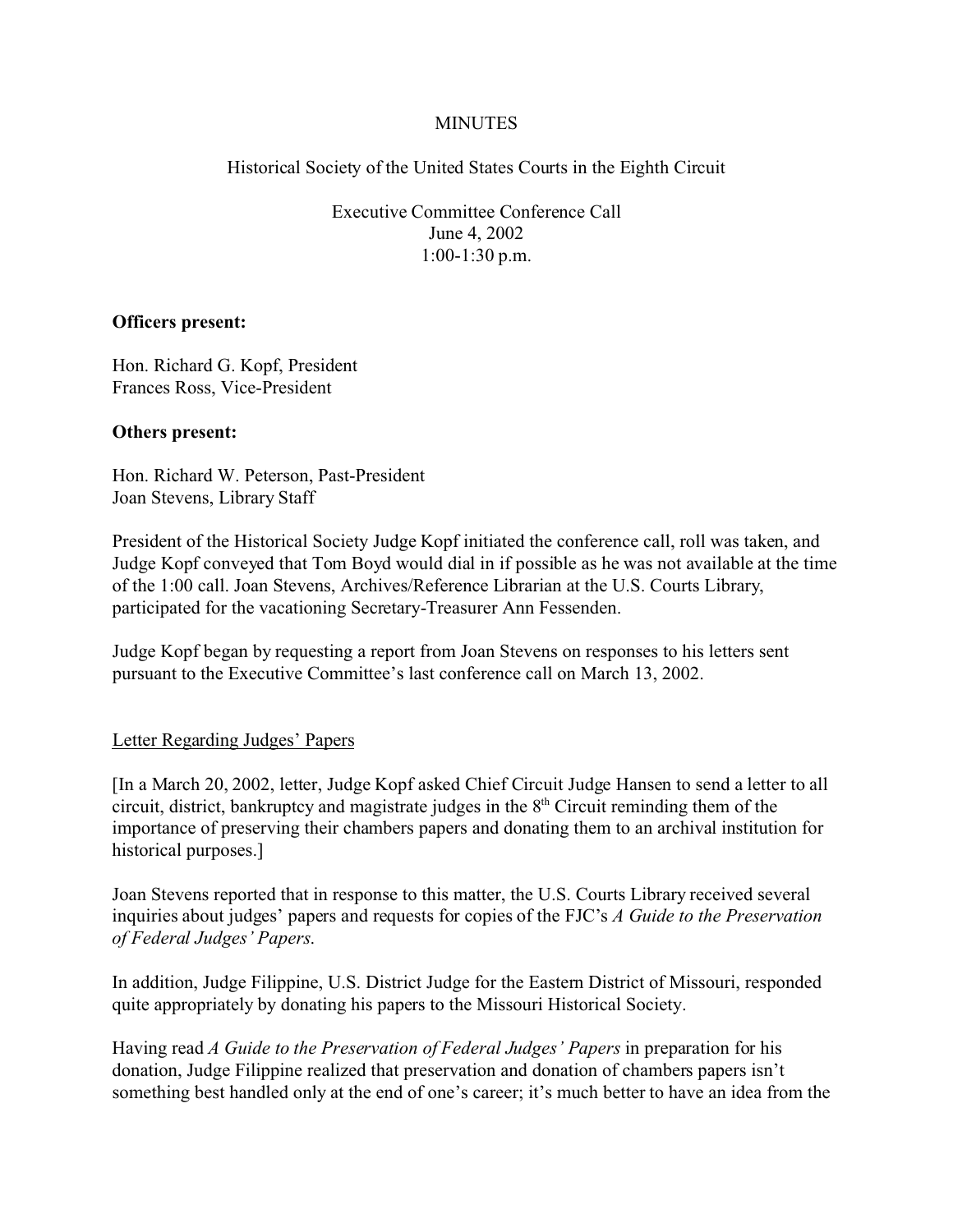beginning of one's judgeship as to what types of material may be historically significant so they can be preserved. Judge Filippine told Joan Stevens he wanted to convey this to the other judges and proposed setting up a process for Eastern District of Missouri judges in which the judges would clean out their files each year, perhaps in February, and hand over inactive files to an agreed upon archival repository. This would not only preserve history but create additional file space for the judges during their careers. Judge Filippine also wanted to convey that it would be preferable if at least the good majority of the judges had an arrangement with the same repository since having like collections in the same location greatly facilitates researchers' work. The Judge said it would be understandable, however, if some judges preferred to donate to other repositories, such as that of their alma maters. Judge Filippine planned to speak to the judges at their next meeting about his proposal. All participating in the call were very pleased to hear of Judge Filippine's chambers papers donation, proposed process, and plan to speak with the other judges.

Judges Kopf and Peterson inquired as to where the judges would be donating their papers, and Joan replied that to her knowledge, an arrangement had not been made with a particular repository.

There was some discussion as to likely repositories for judges' papers. Judge Peterson mentioned that the Clerk of Court in Des Moines considered starting up a collection of chambers papers, but there is a problem of space. Judge Kopf pointed out that some institutions are not able to accept collections because they either don't have space, time, or the proper resources to preserve manuscript collections. Judge Peterson reported that Judge William C. Stuart donated his papers to the University of Iowa Law School. Judge Peterson also read the section from page 21 of *A Guide to the Preservation of Federal Judges' Papers* in which it states that court libraries are not really equipped to handle judges' papers but can be an excellent source of information as to which institutions judges may donate their chambers papers. Joan Stevens mentioned that she had taken information from the FJC's *Directory of Manuscript Collections Related to Federal Judges, 1789-1997* to compile a list of the locations of the Eastern District of Missouri judges' collections in order to help Judge Filippine determine where to donate his papers. Judge Peterson noted that the National Archives & Records Administration's Central Plains Region facility in Kansas City is simply overwhelmed and unlikely to accept donations.

Judge Kopf mentioned that the Nebraska branch is handing over Judge Richard E. Robinson's papers to the Nebraska State Historical Society. Their appraisal of the papers was carried out by means of a photographic inventory.

Frances Ross suggested that the Historical Society send Eighth Circuit judges an annual reminder about the need to donate their papers. In addition, this reminder would provide a vehicle for updating the judges as to who has donated papers during the past year and where the papers are located. Everyone thought this was an excellent idea.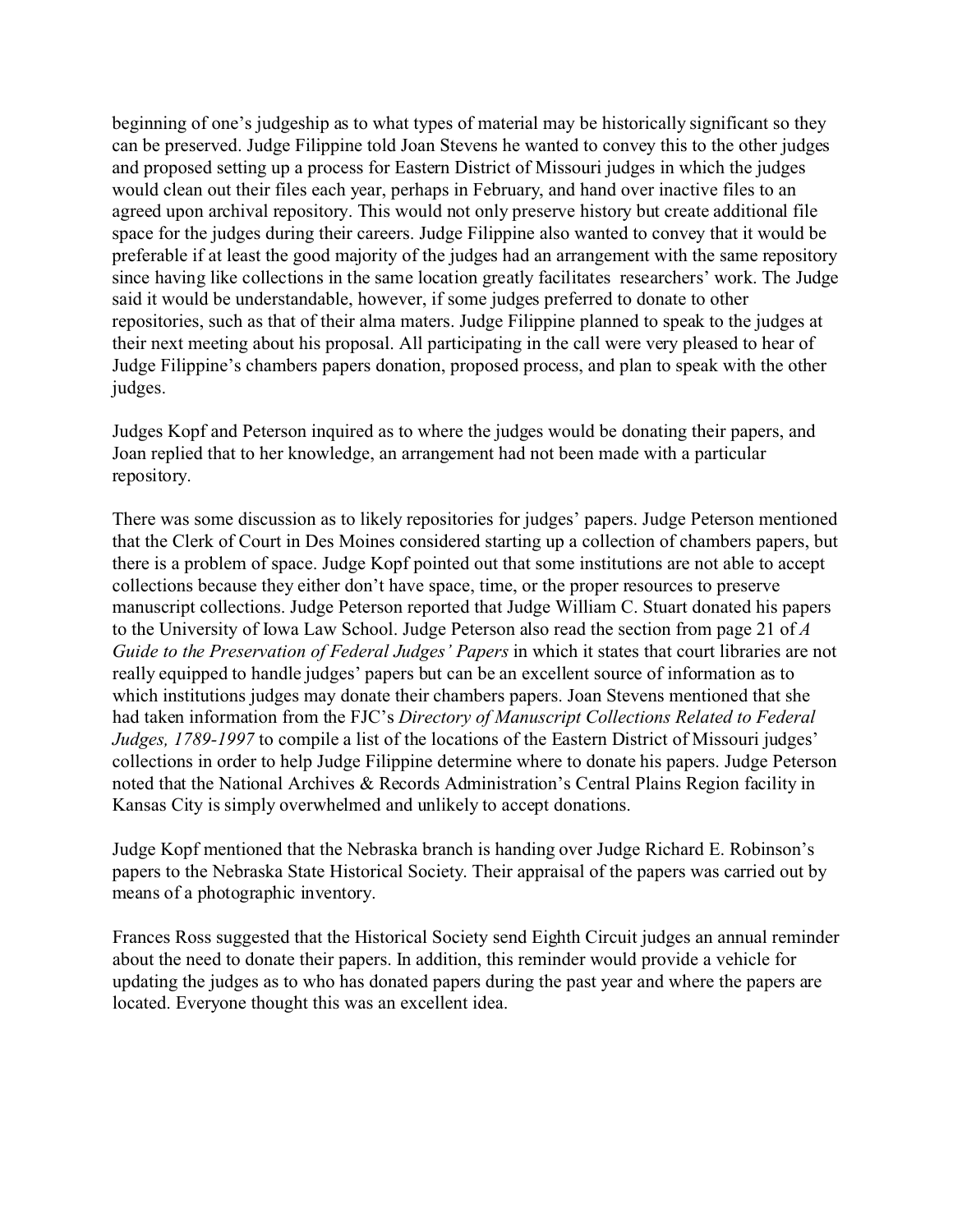# Letter Requesting Action

[On March 19, 2002, Judge Kopf sent a letter to the Society's Board of Directors urging them to:

1. send corrections for the Board of Directors member and contact information list (a list was enclosed with letter) to Ann Fessenden

2. meet with their branches to plan a course of action that helps preserve Eighth Circuit history

3. submit "local flavor" branch information to Ann Fessenden for posting on the branch portions of the parent society web site. Specifically requested were:

- a) names, titles, postal and email addresses for branch officers
- b) a brief report on branch activity]

Joan Stevens reported that in response to Judge Kopf's letter, updated contact information was received for 5 members. As of the June 4 call, however, the Society was still lacking email addresses for almost half of the Board of Directors.

Joan also reported that only two branches, Nebraska and Southern District of Iowa, submitted information on branch officers and activities. The Nebraska branch, in addition, submitted several documents (mentioned in Web Page Updates below) on disk to Ann Fessenden for posting on the web.

Since the Society is still lacking email addresses for half of the Board as well as branch officer information for all but two branches, Judge Kopf suggested that Joan and/or Ann draft a letter for the Society as a follow up to the earlier request for this information.

#### Web Page Updates

Joan Stevens added the following information to the Society's website:

- parent society annual reports  $(2000 \& 2001)$
- parent society minutes (Board of Directors meetings back to 1998; Executive Committee conference call for March 13, 2002)
- Board of Director member updates
- branch activities and other branch information

For a branch that had not submitted a current activity report, the branch's section in the parent society's 2001 annual report was posted on the branch page. Joan noted that three branches have extensive information on their pages:

• The Southern District of Iowa has branch officers and a report of its 2001-2002 activities (reception for guest lecturer, plan to display archival papers, Polk County Bar Association's Law Day Art and Poetry Contest, considering updating photos of former judges in the Des Moines Courthouse).